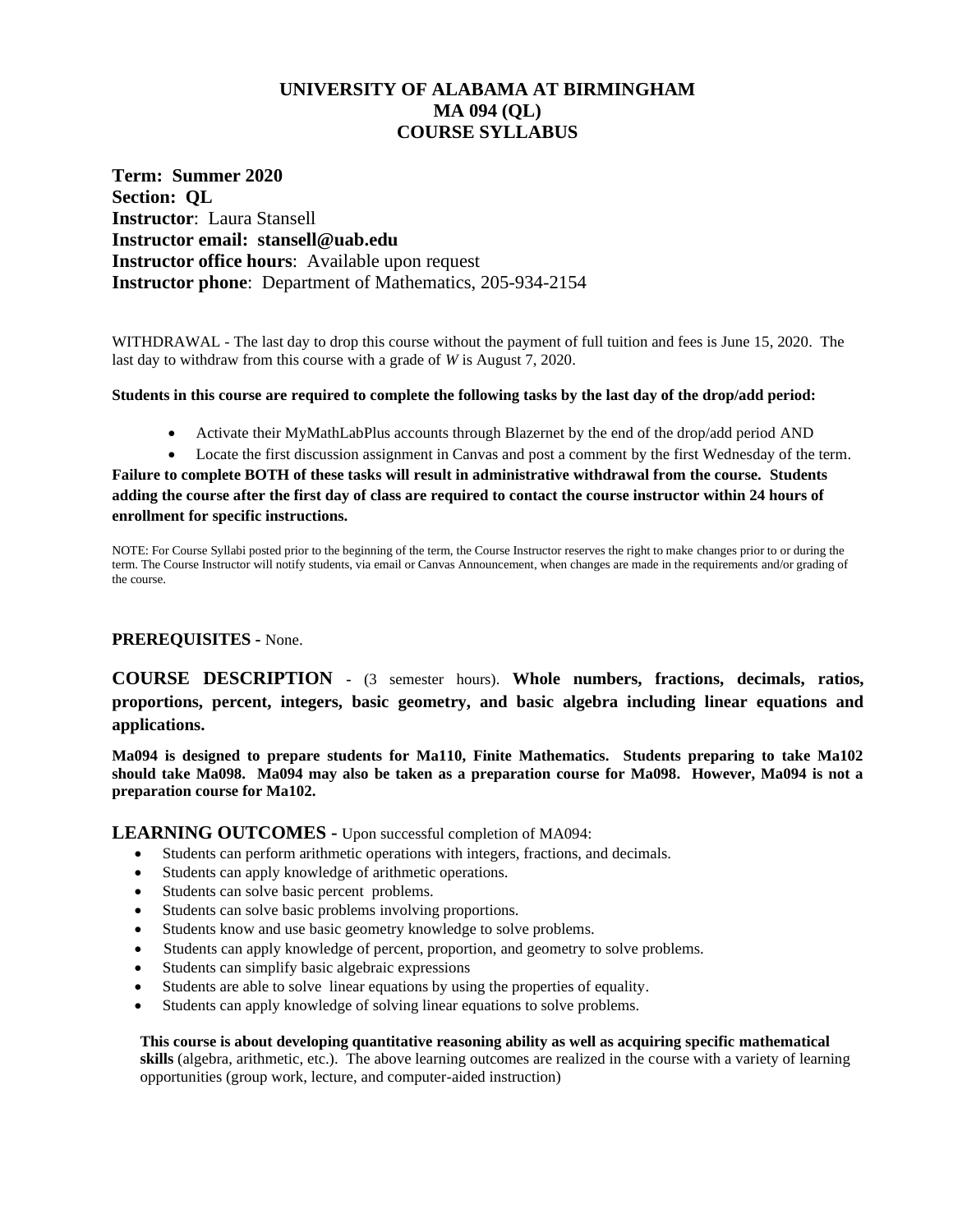### **MATERIALS –You must purchase a MyMathLabPlus course ACCESS**.

The MML PLUS access code may be purchased directly from Pearson within your course account or from a bookstore.

Students who are **retaking the course** from the previous semester (and had already purchased a MyMathLab Plus access code) should contact the instructor about whether or not a new access code is required.

**ALL students MUST PURCHASE a MyMathLab PLUS ACCESS CODE.** NO EXTENSIONS of deadlines are given due to failure to purchase the required materials.

**Calculator**: During testing, only the computer desktop calculator may be used and no graphing or handheld calculators are allowed.

#### **Access for a course in MyMathLab Plus**

All Homework, Quizzes, and Tests for this course are available only in MyMathLab Plus. A MyMathLab Plus account has already been established for you and must be activated.

- Log in to **BlazerNet** and click on the MyMathLab Plus link.
- Click on your course.
- Choose one of the following:
	- o Access Code (enter your printed code)
	- o Buy Now (credit card required)
	- $\circ$  Pay Later (allows temporary access, good for only 14 days, no extensions when it expires)\*

\***Once Pay Later (Temporary Access) has expired, you will be prompted to choose Access Code or Buy Now. You will no longer have access to your course materials and assignments in MyMathLab Plus until you enter your code or purchase it.** Please note that there will be **NO EXTENSIONS for missed homework, quiz, or test deadlines due to failure to purchase access to your online materials.**

If you have any questions regarding your MyMathLabPlus account, email the course instructor. Please note that there will be **NO EXTENSIONS for missed homework, quiz, or test deadlines due to failure to purchase access to your online materials.**

### **STUDENT EXPECTATIONS STATEMENT**

The Course Syllabus and Schedule serve as a Contract by which the student must comply. An excuse of "not knowing" information covered in these documents is not an acceptable excuse for making mistakes in this class.

- Students are required to complete weekly assignments and learning activities by the deadline. All deadlines are based on CENTRAL TIME. **There are NO EXTENSIONS of DEADLINES**. See the class schedule for details.
- Students are expected to maintain an active BlazerNet account.
- Students are expected to read the Schedule and Syllabus for this class in Canvas.
- Students are expected to check their UAB email daily and respond within 48 hours to instructor emails.
- All students are required to obtain and use the UAB email address that is automatically assigned to them as UAB students. All official correspondence will be sent ONLY to the @UAB.edu email address.
- All students are responsible for ensuring that the correct UAB email address is listed in Canvas by the end of Week 1, and that their UAB email account is in proper working order during the entire time they are enrolled at UAB. Email is the only way the Course Instructor can, at least initially, communicate with students. It is the student's responsibility to make sure a valid email address is provided. Failure on the student's part to do so can result in the student missing important information that could affect his grade. **Students are responsible**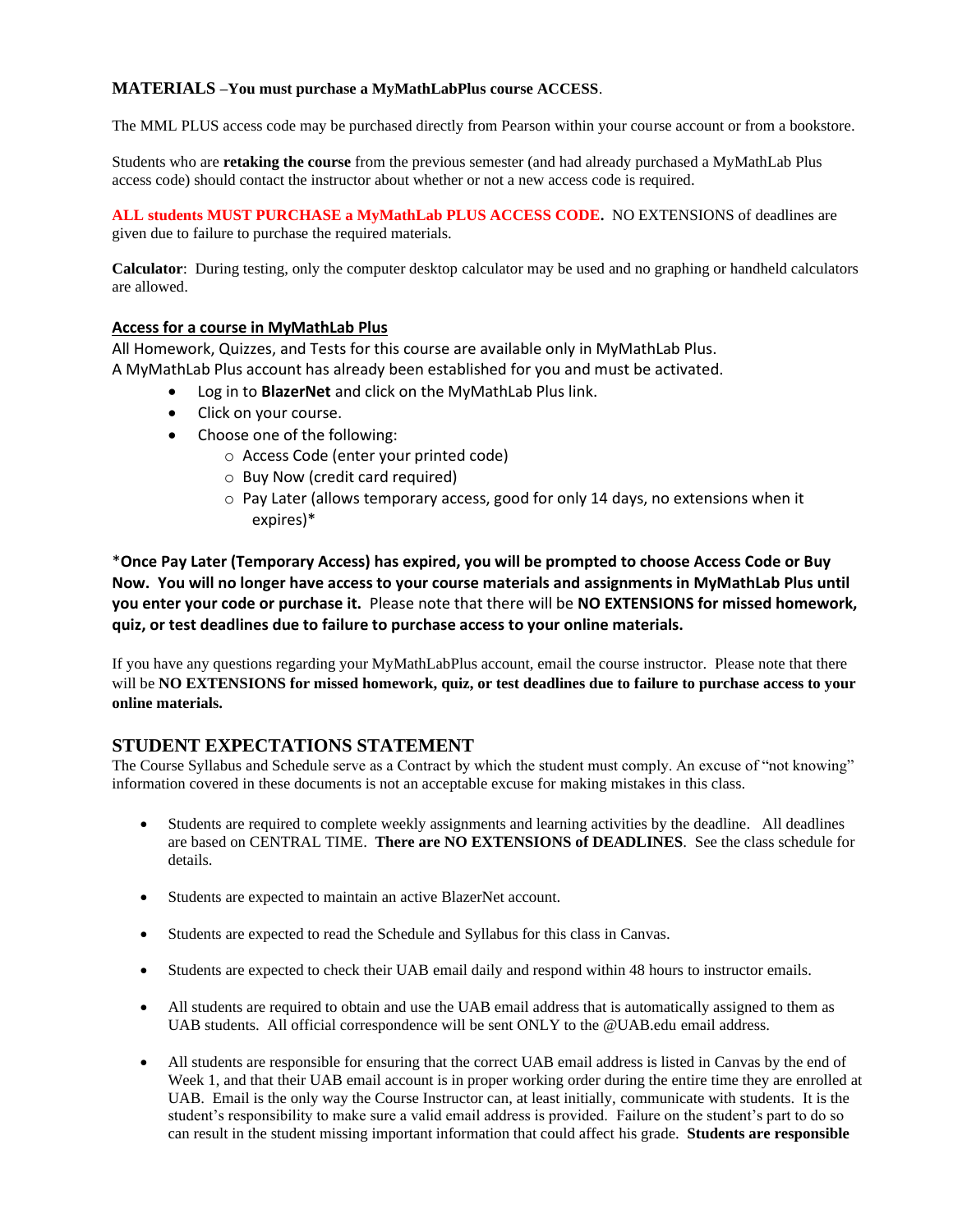**for the information that is sent to their UAB email account.** The Course Instructor will not accept emails sent from other accounts.

### • **Students are expected to devote an average of 8 to 12 hours per week to this class**.

• **Students are expected to have a back-up plan** in the event their computer has operational problems, there is loss of electricity, or there is loss of Internet access. These are not an excuse for late or incomplete submission of assignments, nor are they acceptable reasons for an assignment deadline extension. UAB's MLL, most public libraries, school libraries, university libraries, etc. have computers with Internet access and are available for use by the public.

**\*\*\*\*FOR SUMMER 2020:** The **Math Learning Lab** (**MLL**) in 202 Heritage Hall is closed, but virtual tutoring is available through Zoom Monday through Friday. See the tutors and hours of availability in Canvas. Tutors will not solve all of your problems or work with you for extended periods of time, but they will help guide you so that you can complete your work independently. No appointment is necessary. The hours of operation in the Fall and Spring are usually Monday through Thursday 9:00am to 8:00pm, and Fridays 9:00am to 3:00pm, and in the Summer the hours are usually Monday through Thursday 9:00am to 7:00pm, and Fridays 9:00am to 2:00pm. Tutoring is not scheduled during holidays and breaks. The last available day for tutoring is the last day of classes. For more information, go to <http://www.uab.edu/cas/mathematics/mll>.

- The **Math Learning Lab** (**MLL**) in 202 Heritage Hall is available for student use Monday through Friday. Students in this course may use the computers to complete assignments, and they may get assistance from math tutors. Tutors will not solve all of your problems or sit with you for extended periods of time, but they will help guide you so that you can complete your work independently. No appointment is necessary. The hours of operation in the Fall and Spring are usually Monday through Thursday 9:00am to 8:00pm, and Fridays 9:00am to 3:00pm, and in the Summer the hours are usually Monday through Thursday 9:00am to 7:00pm, and Fridays 9:00am to 2:00pm. The MLL is closed during all holidays and breaks, and also during final exams (except for testing). For more information, go to [http://www.uab.edu/cas/mathematics/mll.](http://www.uab.edu/cas/mathematics/mll) Please note that all computer use in the MLL is monitored.
- Students are expected to participate in this course by following the Course Syllabus, Class Schedule, and any additional information provided by the Course Instructor.
- Students are expected to remain in regular contact with the Course Instructor via UAB email.
- **Students are expected to use their UAB email** for one-on-one instructor/student conferencing or to schedule an individual meeting. If a student has a question about the material, then he should ask for help during the Lab meeting or use the Ask My Instructor link in MyMathLabPlus at other times to email the instructor.
- **Students are expected to review their grades and participation** by clicking on Check Your Grade in MyMathLabPlus [\(https://secure.cas.uab.edu/mll/db\)](https://secure.cas.uab.edu/mll/db) **on a regular basis.** The Course Instructor does not use email to communicate grades or comments about graded assignments.
- Students in this class will be expected to:
	- o Speak and write Standard English.
	- o Work cooperatively with others.
	- o Possess independent reading and study skills at the university level.
	- o Possess basic computer skills.
	- o Possess the appropriate computer software and hardware necessary for successful participation in the class if they choose to work outside the MLL.

#### **TECHNOLOGY REQUIREMENTS -** Students must have:

- Access to BlazerNet. Students will link to Canvas and MyMathLabPlus here.
- A UAB email account that can be accessed on a daily basis.
- Email software capable of sending and receiving attached files.
- Students who work outside of the MLL must have:
	- o Reliable access to the Internet with a 56k modem or better.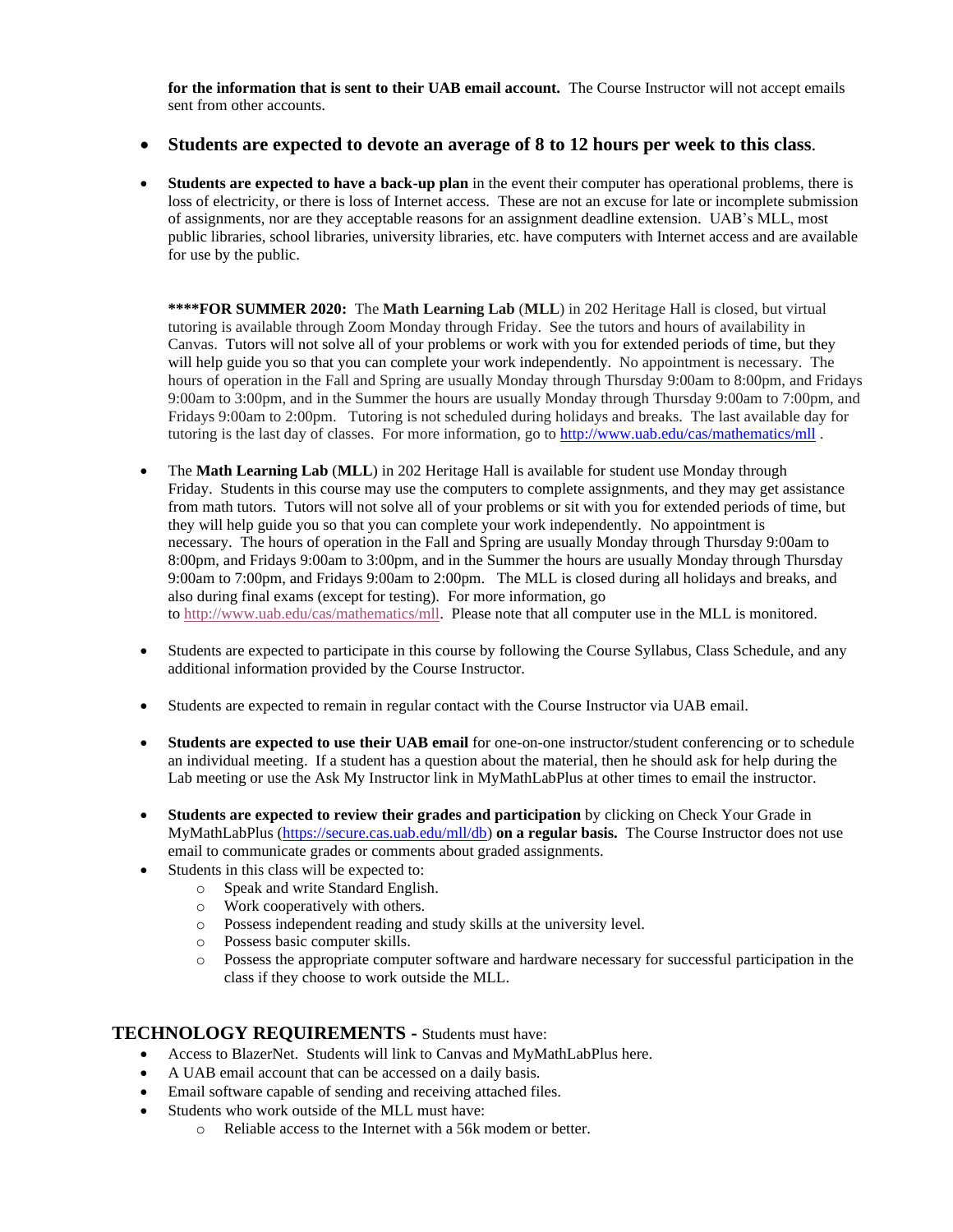- o 1 GB RAM or better.
- o 2GHz processor or better.
- o A personal computer capable of running MyMathLabPlus. Students who use older or beta browser versions will have compatibility problems with MyMathLabPlus.
- o Virus protection software, installed and active, to prevent the spread of viruses via the Internet and email. It should be continually updated!
- o Not having a computer, computer problems, computer crashes, loss of Internet and/or loss of electricity are NOT acceptable excuses for late work, incomplete work, or a request for an assignment deadline extension. **Students are expected to have a back-up plan** in case any of these occur.

**CLASS SCHEDULE** - A copy of the class schedule is posted in Canvas. The class schedule identifies the specific dates and times of all assignments and deadlines. It also identifies the chapters and sections of the text that correspond to the homework, quizzes, and tests.

**COURSE STRUCTURE -** This course is primarily computer-based. Students must have reliable access to **BlazerNet** so they can work on their assignments in MyMathLab Plus and Canvas. Students who work on the assignments outside of the MLL must ensure that they meet the system requirements.

- **MyMathLabPlus assignments**:
- o **HOMEWORK** There are 12 homework assignments that are required, and each is worth 10 points. Homework is completed and submitted in MyMathLab Plus (access code required). Students access MyMathLab Plus through BlazerNet. When the homework is submitted or closed in MyMathLab Plus, a score and percentage are given
- o *An unlimited number of attempts can be made on each homework problem* before the deadline, so students should be able to earn 100% on ALL HOMEWORK. If a problem is marked with a red  $(X)$  as incorrect, then the student can click on *Similar Exercise* at the bottom of the page and work another problem correctly for full credit (before the deadline). Students can go in and out of the homework as many times as they like before the deadline (all of the work is automatically saved). Students earn points for homework completed on or before the due date. After the due date, students can review homework assignments and work similar exercises, but they cannot change their score.

All homework is available at the beginning of the term, so students may work ahead as much as they like. **There are NO EXTENSIONS or make ups for missed homework because the work can and SHOULD BE completed IN ADVANCE of the deadlines.**

o **QUIZZES** - There are 12 Quizzes that are required, and each is worth 10 points. Quizzes are completed and submitted in MyMathLab Plus. Students access MyMathLab Plus through BlazerNet. Once a Quiz is submitted in MyMathLab Plus, it is scored and a percentage is given. Students take the Quizzes on their own schedule, but they can only earn the Quiz points if the Quiz is taken on or before the due date. **Students must complete the Quizzes BY THEMSEVLES without any assistance from another person**. The Quizzes are timed, and they **must be taken in one sitting within 30 minutes**. Students cannot exit the Quiz or that will count as one of their attempts. Each quiz can be taken twice, and the highest score attained will count.

> All Quizzes are available at the beginning of the term, so students may work ahead as much as they like. **There are NO EXTENSIONS or make ups for missed Quizzes because the work can and SHOULD BE completed IN ADVANCE of the deadlines.**

**TESTS –** There are five major tests. Tests are completed and submitted in MyMathLabPlus. Each test is worth 128 points. Once the test is submitted in MyMathLabPlus, it is scored and a percentage is given. The UAB score (out of 128 pts) for the test can be found online at<https://secure.cas.uab.edu/mll/db/> or by clicking on "Check Your Grade" in MyMathLabPlus. Students must take the tests during the scheduled dates and times under supervised remote proctoring as described in this syllabus. All tests have a 50 minute time limit and must be taken in one sitting. **Students must use the MyMathLabPlus calculator or their computer** (Windows/Safari) **scientific calculator during testing**. NO personal calculators are allowed. Students may use scratch paper during a test, but no credit is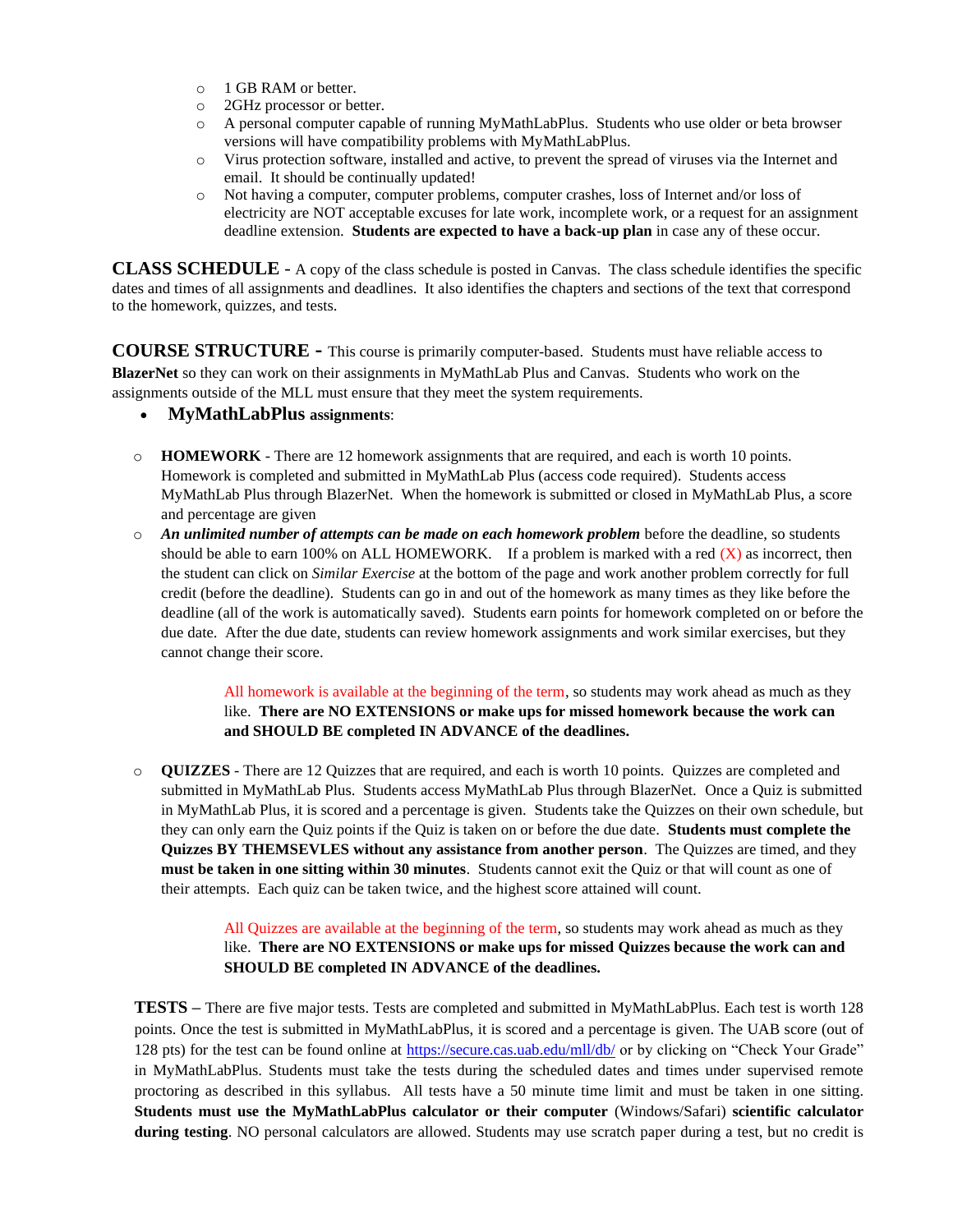given for work done on the scratch paper. **Students are required to have a government issued photo ID during testing (UAB student ID, driver's license, etc).**

**Although students take tests with ProctorU, we reserve the right to require a student to retake a test with ProctorU if any testing inconsistencies or questions of academic integrity arise during the testing session or after the review of the recording by the instructor. Students will be responsible for payment of any fees to retake a test. Academic misconduct undermines the purpose of education and can generally be defined as all acts of dishonesty in an academic or related matter and will not be tolerated.**

**Practice Tests** are 5 Reviews (one for each test), and they count as *extra points* towards your total points. Each Review is worth 4 points. Reviews are completed and submitted in MyMathLab Plus. Once a Review for a Test is submitted in MyMathLab Plus, it is scored and a percentage is given. The percentage will be converted to points and will be included in the student's total points.

Students take the Reviews on their own schedule, but they can only earn the points if the Review is submitted on or before the deadline (scheduled test time). **Students must complete the Reviews BY THEMSEVLES without any assistance from another person.**

**The Reviews are NOT timed, and students may go in and out of them until they are ready to submit.** Each Review may be taken an unlimited amount of times, and the highest score attained will count.

#### **REQUIREMENT for Taking Tests:**

**Students will take the course tests using remote proctoring services through ProctorU**. You will find the information regarding ProctorU on Canvas. Please read the ProctorU handout information carefully before testing.

**Students are responsible for the technical requirements needed. The deadline for each test is posted on the course schedule.**

 **Do not wait until the test due date to take and/or schedule your test. If you choose to wait until the due date to take your test, you are assuming the risk that some situation may prevent you from taking your test. Power outages, technical issues, and student personal problems are not acceptable reasons for missing a test deadline.**

• **NOTE THAT STUDENTS ARE RESPONSIBLE FOR PROCTORU TESTING FEES THAT ARE NOT COVERED BY UAB eLearning. UAB eLearning will NOT cover late fees or convenience testing fees but may cover regular test fees. Please see the ProctorU Student Information document posted in Canvas under the ProctorU Module.**

**Completing HW, Quizzes, and Tests in MyMathLab Plus -**All HW, Quizzes, and Tests may only be accessed through **BlazerNet.** Before students begin working at home, they must run the **browser check** and make sure they meet the **system requirements**. Please note that no make ups or extension of deadlines are given for technical problems. **Students can and should complete all HW and Quizzes well in advance of deadlines because these assignments are available from the first day of the term until the deadline.**

Some troubleshooting tips for problems with MyMathLab Plus:

- **Close the browser** and start again by logging into BlazerNet.
- **Try another browser** if yours doesn't work. Install and use only supported browsers.
- You can only ACCESS YOUR COURSE through BlazerNet. **No other login pages will work**.
- If nothing works, contact Pearson's technical support via CHAT.
- Have a back-up plan. Make arrangements to work in the MLL or elsewhere in advance.
- **Email the instructor** if you have problems. He/she might be able to help.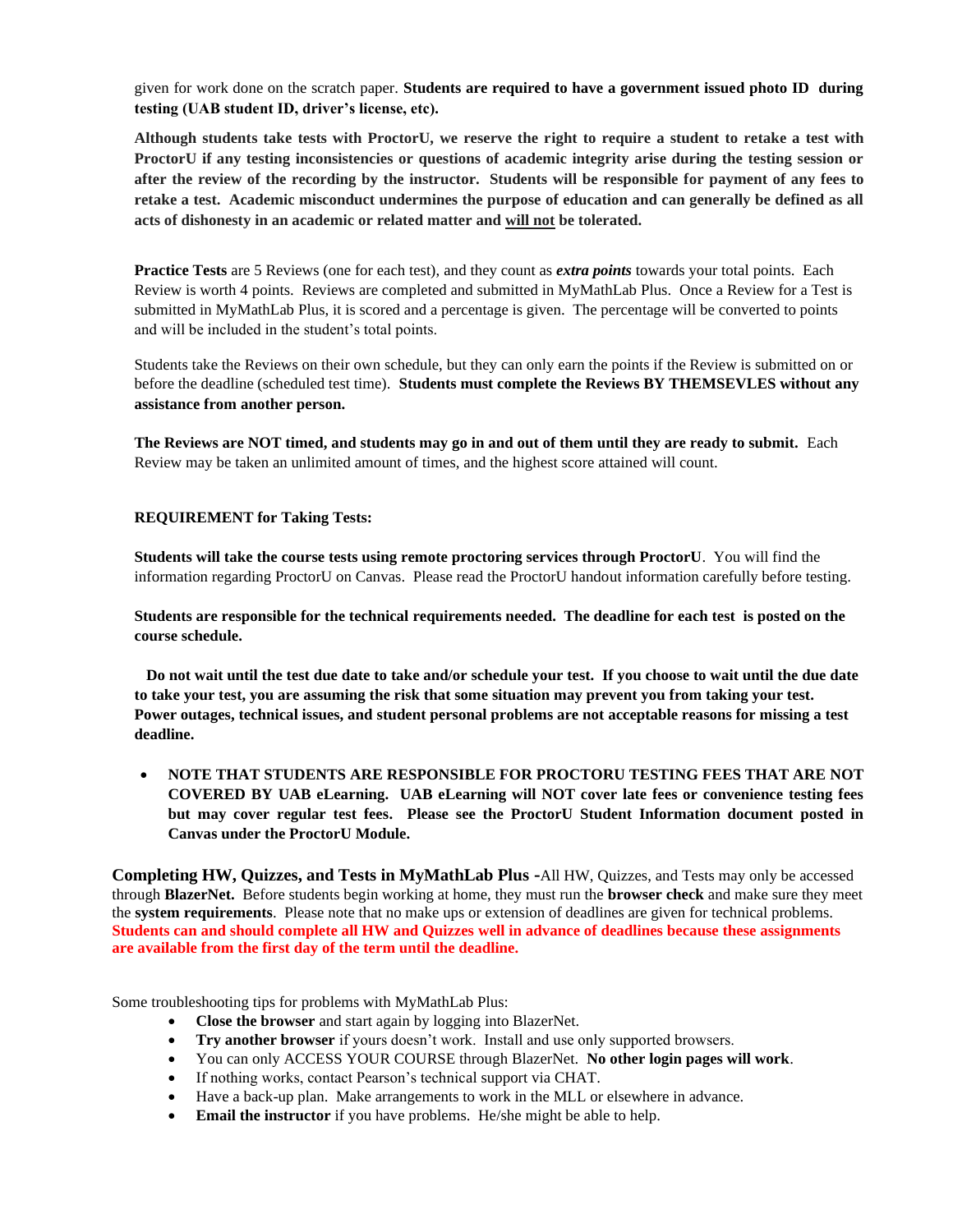#### **Canvas SITE MAP FOR MA 094**

**HOME**- This is the entry point for your Canvas course. You will be able to see links to all modules here.

**SYLLABUS, SCHEDULE, & COURSE INFORMATION** - The following information can be found here: Instructor information, Syllabus, Schedule and Additional Assignment Information, Rubric for MA 094 Group Problems, Group Rules, and ProctorU testing information.

**MODULES –** Your course will be divided into modules. You will be able to access the current week's assignments by clicking on the current module in Canvas.

**GRADES –** You will be able to view grades for your weekly discussion and problem here. NOTE: Grades for homework, quizzes, and tests, as well as your overall grade, must be viewed in the UAB grade database (log in to MyMathLabPlus and click on the CHECK YOUR GRADE link to view all grades).

**PROBLEMS/Group Discussions (found in the current Module in Canvas) –** There are 8 problems/discussion sets for the semester. For each problem/discussion set, students are required to participate in a Group Discussion (according to the Group Discussion Rules posted on Canvas) to solve a problem. Then they must submit their solutions as individual papers in Canvas by the deadline (see Course Schedule). Students can earn up to 8 points on each individually submitted Problem and 0 or 7 participation points on each Group Discussion for a total of 15 points. Students will earn either 0 points or 7 points for the group discussion, as students are expected to participate fully in the group learning process. **No partial credit is given for the group discussion**. However, partial credit may be given for the individual paper submitted (see the Rubric for Ma094 problems for details).

Students will be randomly assigned to different groups each new assignment. To earn full credit for a Group Discussion, students must go to the current module in Canvas and **participate in the Group Discussion** *in a meaningful way* **on two different days with a minimum of three meaningful posts**. Meaningful posts include ideas and questions that are specific to the Problem. No credit for short or one word posts. The Group Discussion will only be available as shown on the Course Schedule, and participation on two days is REQUIRED. Groups must meet in Canvas Groups to receive Group Discussion credit. If a group needs assistance or clarification on a problem, they should ask the instructor to join the discussion.

**At the beginning of the current module time period**, students must **READ the Problem and work on it** *before*  **participating in the Group Discussion**. Students can only earn the points for the Problems if their individual papers are submitted **by the deadline** in the **proper location** (Click on the current module in Canvas). Problems CANNOT be sent by email. There are no extensions or make ups for missed Problems or Discussions. Students should NOT wait until the deadline to submit their papers because they run the risk of running out of time or having technical problems. NO late submissions are allowed.

This assignment gives students an opportunity to work together to improve their quantitative reasoning ability and conceptual understanding of mathematical ideas.

**COURSE GRADES -** Students earn their grade in the course by accumulating points. There is a maximum of 1000 points available. No points are available after the Final Exam is taken, so students should earn as many points as possible throughout the semester by completing all assignments by the deadline. NO late assignments are accepted or allowed, and no adjustments will be made.

All assignment grades will be posted and maintained in the math department database, which can be accessed in by going t[o https://secure.cas.uab.edu/mll/db/.](https://secure.cas.uab.edu/mll/db/)

Note that **FINAL GRADES are awarded by TOTAL POINTS EARNED**, NOT by percentages. Percentages give students an idea of how they are doing in the class on a day-to-day basis, but they are constantly changing since they are based on the deadlines as of the current date. Percentages are not rounded. Total points and percentages won't usually match until the end of the semester (after all deadlines have passed).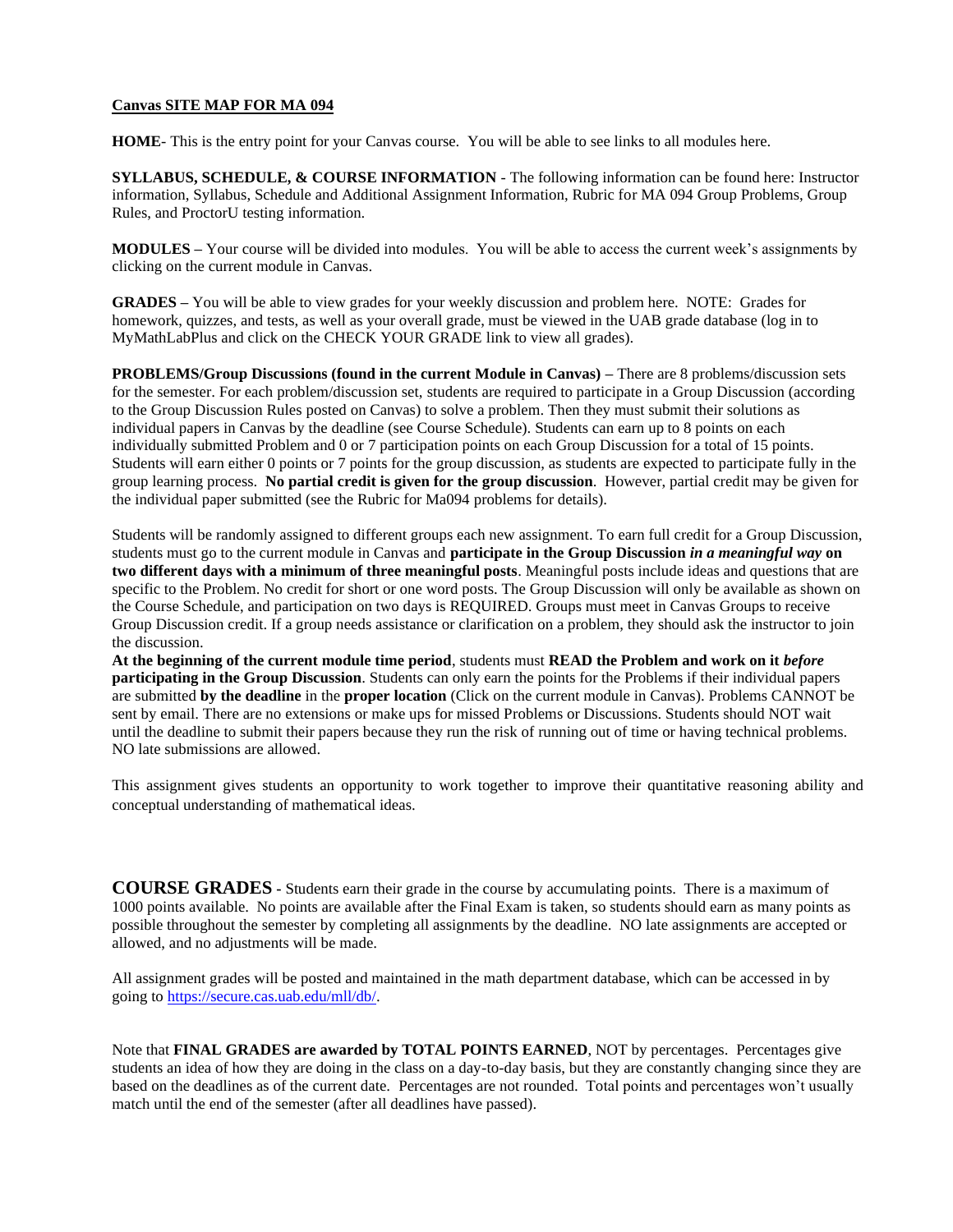**Homework, Quiz, and Test grades are automatically updated and loaded into the database on a daily basis**. All other grades will be manually entered by the instructor as soon as possible after grading (usually within one week).

| <b>Grade Element</b>        | <b>Max Pts per</b><br><b>Assignment</b> | No. of<br><b>Assignments</b> | <b>Total Points</b> |
|-----------------------------|-----------------------------------------|------------------------------|---------------------|
| <b>Homework</b>             |                                         |                              | 120                 |
| <b>Quizzes</b>              |                                         |                              | 120                 |
| <b>Problems (Canvas)</b>    |                                         |                              | 64                  |
| <b>Discussions (Canvas)</b> |                                         |                              | 56                  |
| <b>Tests</b>                | 128                                     |                              | 640                 |
| <b>Total</b>                |                                         |                              | 1000                |

See the following tables for point and grade distribution:

| <b>Points Earned</b> | <b>Course Grade</b> |  |
|----------------------|---------------------|--|
| 900-1000             |                     |  |
| 800-899              |                     |  |
| 700-799              |                     |  |
| 500-699              |                     |  |
| Below 500            |                     |  |

# **MAKE-UP WORK POLICY –** In general, **NO MAKE-UPS are allowed**.

If a student misses **ONE** test during the semester, the student may complete a **Missed Test Request Form** by emailing the course instructor to request the form and returning the completed form by email to the course instructor no later than 12pm on the last day of classes (before final exam week). **Completing the Missed Test Request Form allows students to request that the Test 5 score earned will also be used to replace ONE missed test during the term. Note that only one missed test grade may be replaced.** It is strongly encouraged that students complete the test request form within 48 hours of the missed test.

### **USEFUL WEBSITES FOR THIS COURSE**

BlazerNet (access to Canvas and MyMathLab Plus): <http://www.uab.edu/blazernet> UAB MA 094 grade:<https://secure.cas.uab.edu/mll/db/> UAB Department of Mathematics (see Student Resources): <http://www.uab.edu/mathematics>

**Extended Absences**: Attendance is fundamental to course objectives and to the integrity of this course. Courses in the Mathematics Department require a variety of activities that involve interaction with the instructor and/or interaction with other students. Excessive absences and missed assignments seriously jeopardize a student's ability to successfully complete the course. In the event of excessive absences, students should be prepared to officially withdraw from the course through the Registrar's Office. In cases involving medical hardships, military duty, or other serious personal situations after the withdrawal date for a course, the student may participate in the Academic Policy Appeal (accessed and submitted through Blazernet Links/Forms).

### **STUDENT/FACULTY INTERACTION**

Interaction will take place via appointments, email, by telephone (only in case of emergency), and through Announcements.

The student will participate in this course by following the guidelines set forth in this Syllabus and the class Schedule, and any additional information provided by the Course Instructor.

Personal communication with the instructor should be done during the Lab meeting or a request for a private meeting should be sent through email.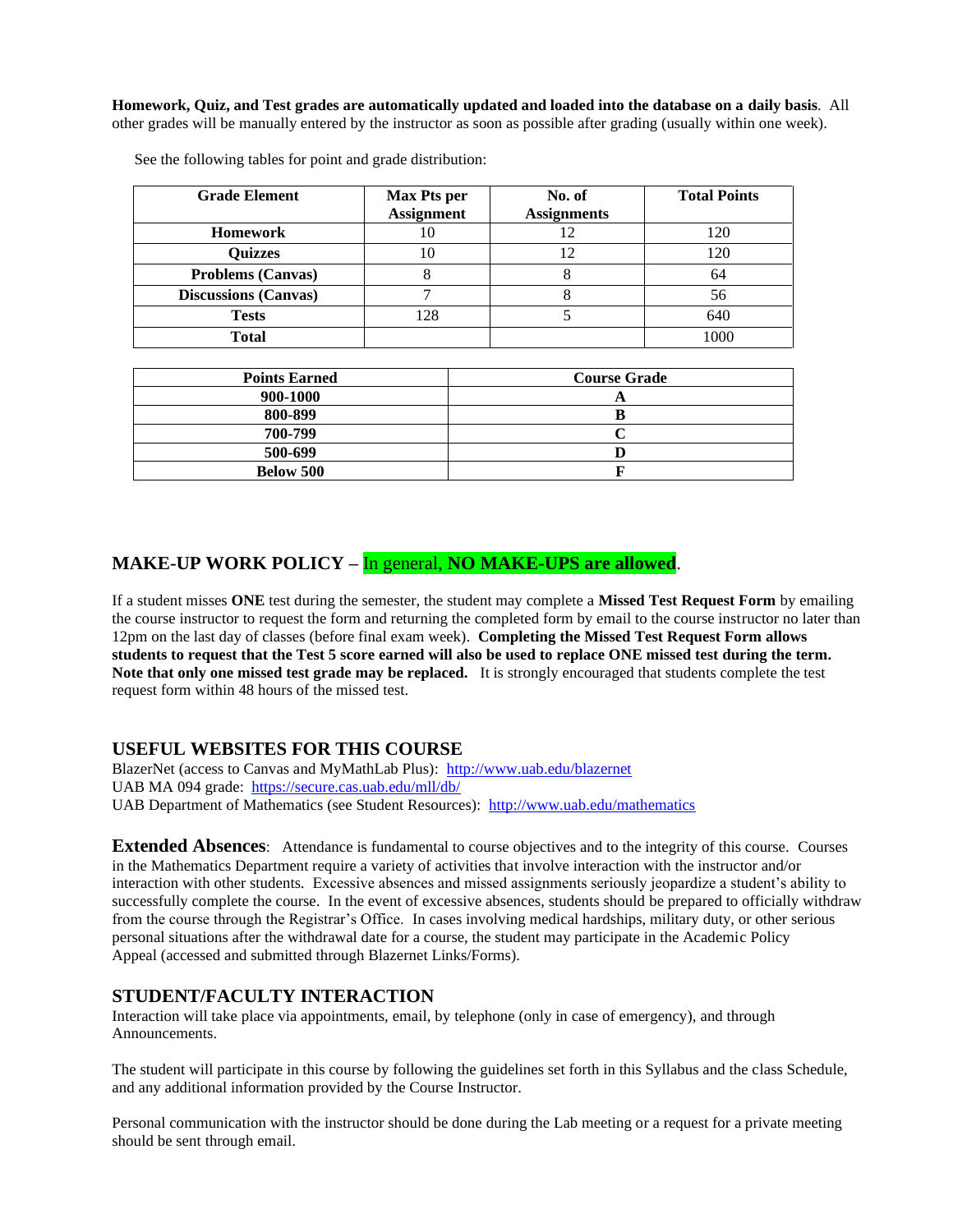The Course Instructor will check emails daily and will respond to emails containing questions, comments, and concerns within 24 to 48 hours on weekdays and 48 hours on weekends.

Comments and scores on graded group problems are included in the returned papers. Scores can also be seen on the UAB grade database [\(http://www.uab.edu/mathematics\)](http://www.uab.edu/mathematics). Students are expected to review their grades to make sure they are recorded properly.

# **TECHNICAL SUPPORT INFORMATION**

If technical problems are experienced with **BlazerNet,** students should contact UAB AskIT at <http://uab.edu/it/home/askit> and also inform the instructor.

For help within **Canvas**, students should use the HELP tab at the top right.

If technical problems are experienced with **MyMathLab Plus**, students should log in and click on Help & Support at the top right or go to [http://247pearsoned.custhelp.com/app.](http://247pearsoned.custhelp.com/app) The quickest way to get support is to use the CHAT contact method. Students should also inform the instructor.

Some troubleshooting tips for problems with MyMathLab Plus:

- **Close the browser** and start again by logging into BlazerNet.
- **Try another browser** if yours doesn't work. Install and use only supported browsers.
- You can only ACCESS YOUR COURSE through BlazerNet. **No other login pages will work**.
- If nothing works, contact Pearson's technical support via CHAT.
- Have a back-up plan. Make arrangements to work in the MLL or elsewhere in advance.
- **Email the instructor** if you have problems. He/she might be able to help.

**NON-HARASSMENT, HOSTILE WORK/CLASS ENVIRONMENT –** The UAB College of Arts and Sciences expects students to treat fellow students, their Course Instructors, other UAB faculty, and staff as adults and with respect. No form of hostile environment or harassment will be tolerated by any student or employee. In this class we will only use constructive criticism and will work to build a community of lifelong learners.

**HONESTY AND PLAGIARISM -** The awarding of a university degree attests that an individual has demonstrated mastery of a significant body of knowledge and skills of substantive value to society. To ensure this, **UAB expects all students to abide by the UAB Academic Honor Code**:

### **The UAB Academic Honor Code**

UAB expects all members of its academic community to function according to the highest ethical and professional standards. Students, faculty, and the administration of the institution must be involved to ensure this quality of academic conduct. Academic misconduct undermines the purpose of education. Such behavior is a serious violation of the trust that must exist among faculty and students for a university to nurture intellectual growth and development. Academic misconduct can generally be defined as all acts of dishonesty in an academic or related matter.

Academic dishonesty includes, but is not limited to, the following categories of behavior:

**ABETTING** is helping another student commit an act of academic dishonesty. *Allowing someone to copy your quiz answers or use your work as their own are examples of abetting.*

**CHEATING** is the unauthorized use or attempted use of unauthorized materials, information, study aids, the work of others, or computer-related information. *Getting someone to do your HW or to take your quizzes are examples of cheating.*

**PLAGIARISM** means claiming as your own the ideas, words, data, computer programs, creative compositions, artwork, etc., done by someone else. Examples include improper citation of referenced works, the use of commercially available scholarly papers, failure to cite sources, or *copying another person's ideas*.